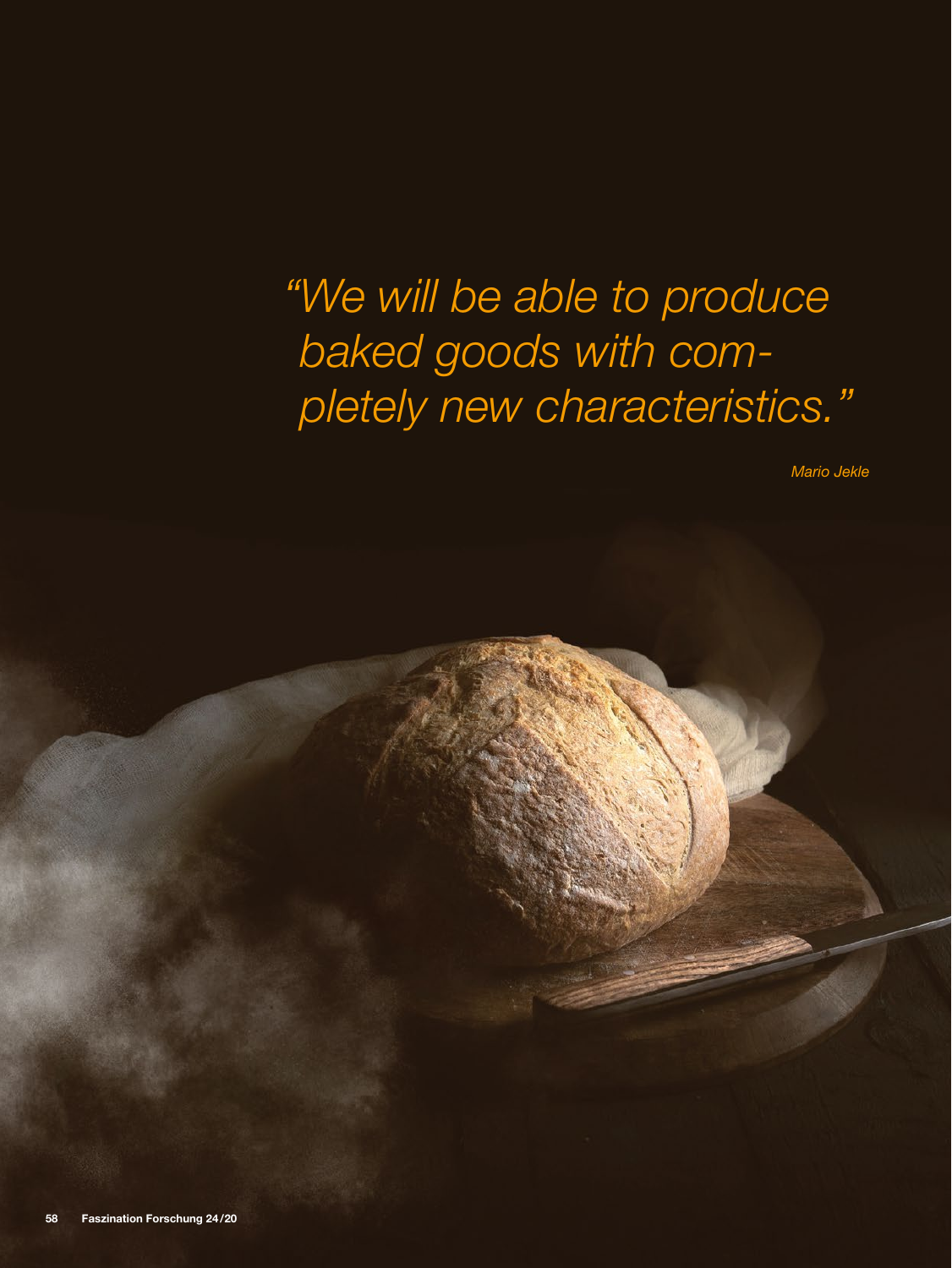The most popular bread types in Germany in percent (in 2017)



What gives bread its bite? What are the processes that create a crunchy crust and lend a loaf its soft crumb? Using a 3D printer, TUM researchers are unlocking the secrets of baking bread and paving the way for fast, flexible production in the future.

or thousands of years, man has baked bread. And there are thousands of different recipes and methods of doing so. They are all are based on combining water and flour – starch and proteins – before fermenting the mixture and heating it in an oven. This transforms the dough into a fragrant loaf with a soft crumb and crunchy crust. But why does this happen?

"To this day, we still do not fully understand the complex processes involved in baking," says Dr. Mario Jekle of the Chair of Brewing and Beverage Technology at TUM, which is headed by Prof. Thomas Becker. Several dozen parameters influence the outcome – including the composition and particle size of the ingredients, the ability of the proteins to polymerize and the volume of water added, as well as process parameters such as the temperature of the oven.

In their laboratory at the TUM School of Life Sciences, Jekle and his team examine the interactions between these factors. "To do this, it is important not to bake under standardized conditions; instead, we have to decouple the processes," emphasizes food technologist Jekle. "In a conventional oven, this isn't possible. That's why we use 3D printing technology."

At the moment, the new process is only capable of baking small bread rolls hardly larger than a sugar cube. Nothing in this process, however, is left to chance: Every ingredient is chemically analyzed and weighed before being kneaded with water into a sort of dough in a miniature mixer. The printer then turns this dough into bread – without using yeast or any other leavening agent and without waiting a long time for the bread to rise.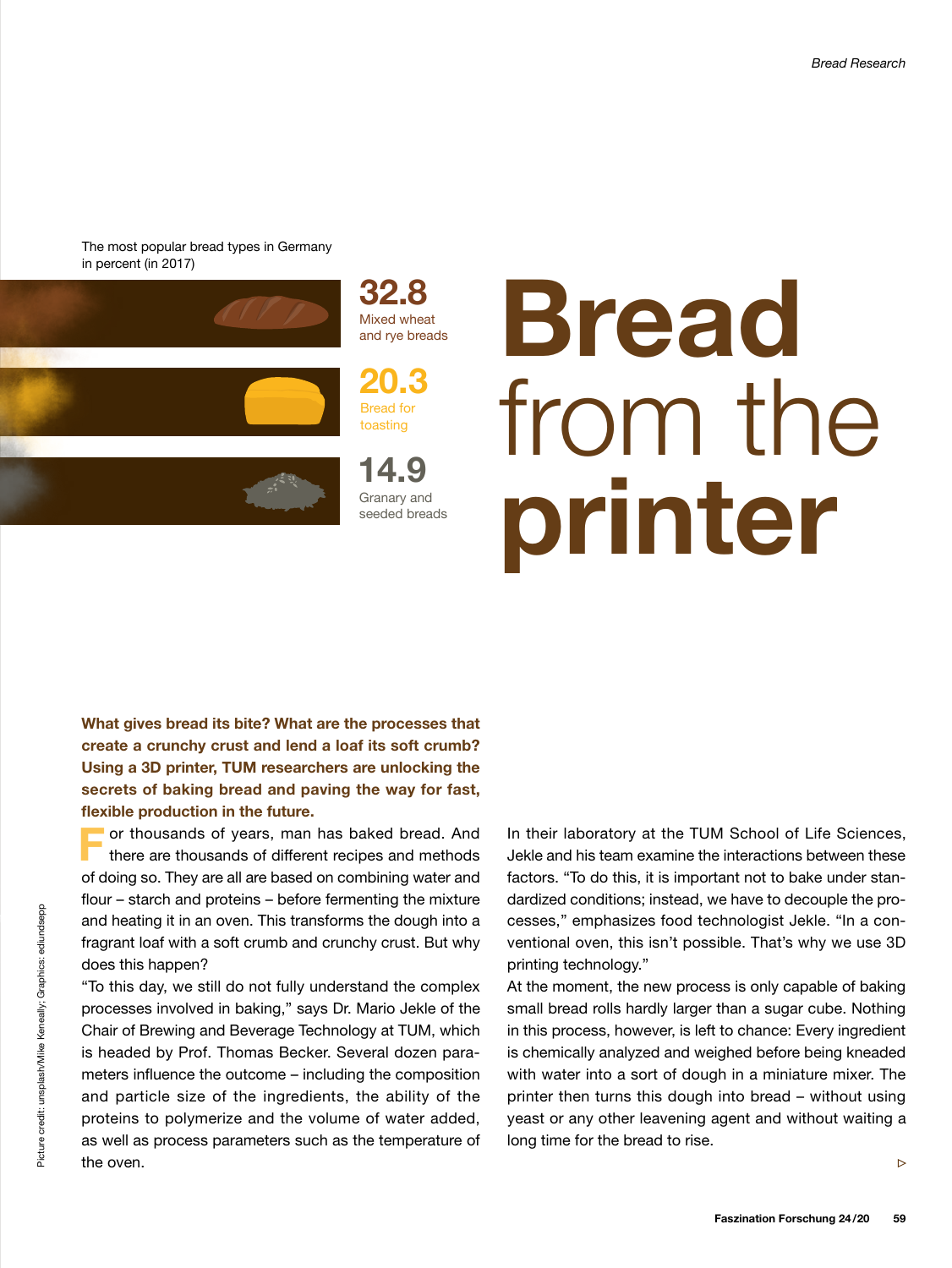

The researchers have been working to investigate the printability of dough and optimize the process for three years. "Applying the dough evenly represented a major challenge: The tough, elastic mass of flour and water needs to be squeezed through a funnel, the deposition, without the narrow opening of barely a millimeter wide becoming blocked," explains Jekle, the Head of the Chair's Cereal Technology and Process Engineering research group.

Over time, the researchers have perfected the system. As the print head whizzes back and forth, it produces thin threads of dough, placing new threads beside the last, until an area of 1 square centimeter has been covered. A laser beam then scans the layer of dough, with its heat ensuring that the proteins combine and create a stable structure. Once this "transformation" is complete, the print head places the next layer on top – leaving spaces for pores to form. After 5 minutes, the bread cube is finished. The researchers have already printed hundreds of these miniature bread rolls.

To date, the 3D printer has only baked very small bread rolls; however, it makes it possible to guarantee the same baking conditions each time and decouple the individual processes. Mario Jekle (in the background) and his team have optimized the process.